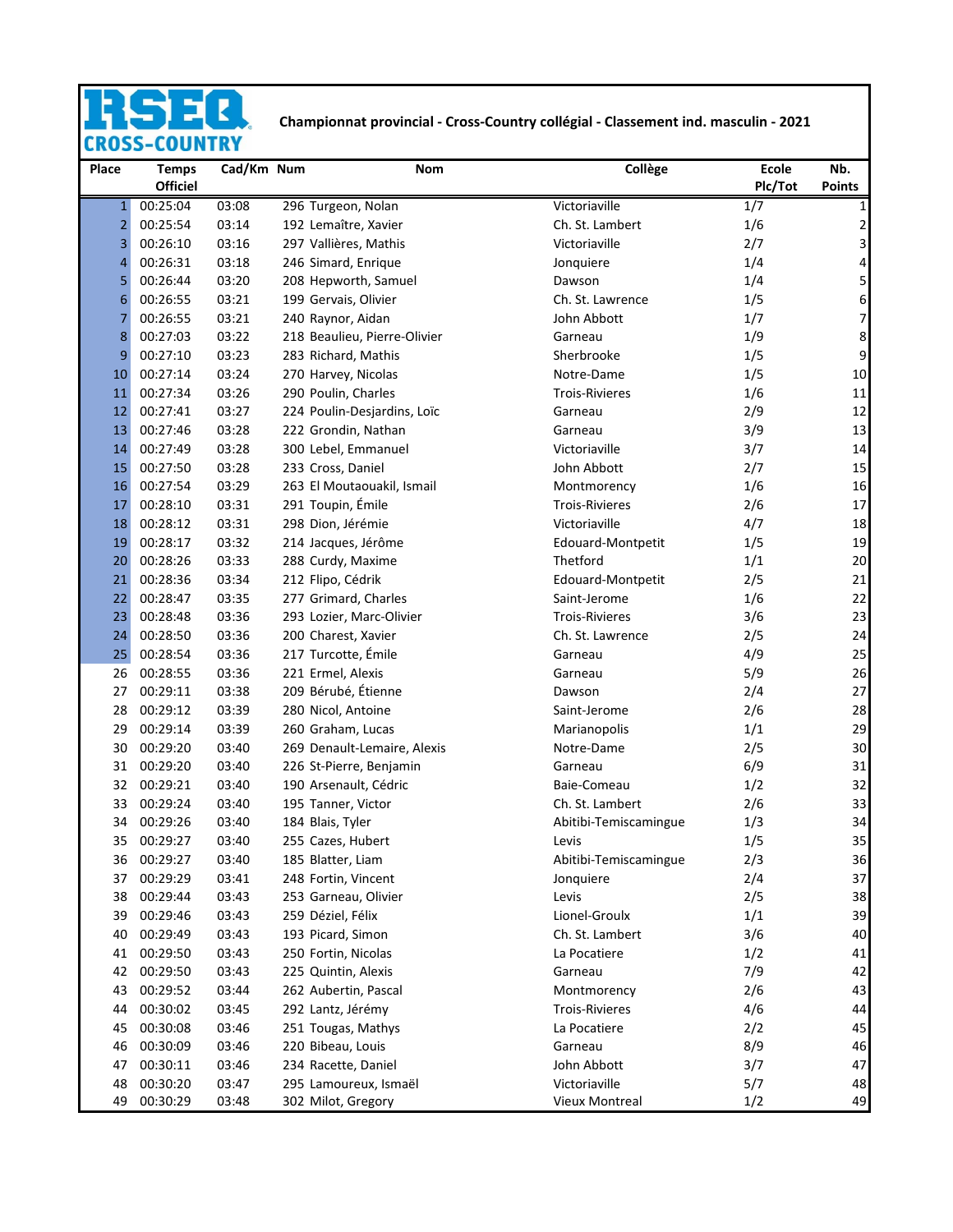| 50  | 00:30:34 | 03:49 | 261 Cormier, Tristan           | Montmorency           | 3/6 | 50     |
|-----|----------|-------|--------------------------------|-----------------------|-----|--------|
| 51  | 00:30:37 | 03:49 | 252 Rondeau, Sacha             | L'Assomption          | 1/1 | 51     |
| 52  | 00:30:37 | 03:49 | 215 Arispe, lan                | Edouard-Montpetit     | 3/5 | 52     |
| 53  | 00:30:38 | 03:49 | 265 Mailhot, Olivier           | Montmorency           | 4/6 | 53     |
| 54  | 00:30:41 | 03:50 | 202 Mignault, Émile            | Ch. St. Lawrence      | 3/5 | 54     |
| 55  | 00:30:54 | 03:51 | 205 Beaudin, Michael           | Ch.-Lennoxville       | 1/3 | 55     |
| 56  | 00:30:54 | 03:51 | 299 Larochelle, Dagobert       | Victoriaville         | 6/7 | 56     |
| 57  | 00:30:56 | 03:52 | 213 Frappier, Vincent          | Edouard-Montpetit     | 4/5 | 57     |
| 58  | 00:30:58 | 03:52 | 279 Lanteigne Raymond, Francis | Saint-Jerome          | 3/6 | 58     |
| 59  | 00:31:00 | 03:52 | 247 Dion-Bouchard, Renaud      | Jonquiere             | 3/4 | 59     |
| 60  | 00:31:00 | 03:52 | 238 Munger, Jonathan           | John Abbott           | 4/7 | 60     |
| 61  | 00:31:02 | 03:52 | 230 Barbès, Xavier             | Jean-de-Brebeuf       | 1/2 | 61     |
| 62  | 00:31:03 | 03:52 | 194 Piuze, Andrew              | Ch. St. Lambert       | 4/6 | 62     |
| 63  | 00:31:09 | 03:53 | 303 Tessier-Suarez, David      | <b>Vieux Montreal</b> | 2/2 | 63     |
| 64  | 00:31:15 | 03:54 | 219 Bégin, Philippe            | Garneau               | 9/9 | 64     |
| 65  | 00:31:18 | 03:54 | 229 Gauthier-Torres, Léo       | Granby                | 1/4 | 65     |
| 66  | 00:31:18 | 03:54 | 282 Mohammed, Ismaël           | Sherbrooke            | 2/5 | 66     |
| 67  | 00:31:25 | 03:55 | 237 Girard, Simon              | John Abbott           | 5/7 | 67     |
| 68  | 00:31:31 | 03:56 | 301 Lemay, Benoît              | Victoriaville         | 7/7 | 68     |
| 69  | 00:31:32 | 03:56 | 278 Hébert, Jérémie            | Saint-Jerome          | 4/6 | 69     |
| 70  | 00:31:37 | 03:57 | 274 Cordeau, Maverick          | Saint-Hyacinthe       | 1/2 | $70\,$ |
| 71  | 00:31:40 | 03:57 | 267 Alain, Marc-Olivier        | Notre-Dame            | 3/5 | 71     |
| 72  | 00:31:41 | 03:57 | 198 Pinard, Marek              | Ch. St. Lambert       | 5/6 | 72     |
| 73  | 00:31:43 | 03:57 | 210 Cinq-Mars, Félix           | Dawson                | 3/4 | 73     |
| 74  | 00:31:45 | 03:58 | 281 Walsh, Calvin              | Saint-Jerome          | 5/6 | 74     |
| 75  | 00:31:50 | 03:58 | 268 Collin, Maxime             | Notre-Dame            | 4/5 | 75     |
| 76  | 00:31:51 | 03:58 | 228 Durand-Marandi, Nicolas    | Granby                | 2/4 | 76     |
| 77  | 00:31:52 | 03:59 | 206 Tremblay, Louis-Simon      | Ch.-Lennoxville       | 2/3 | 77     |
| 78  | 00:31:52 | 03:59 | 239 Murphy, Dominic            | John Abbott           | 6/7 | 78     |
| 79  | 00:31:53 | 03:59 | 275 Parenteau-Laurin, Sascha   | Saint-Hyacinthe       | 2/2 | 79     |
| 80  | 00:31:54 | 03:59 | 257 Simard, Thierry            | Levis                 | 3/5 | 80     |
| 81  | 00:31:55 | 03:59 | 285 Gagné, Philippe            | Sherbrooke            | 3/5 | 81     |
| 82  | 00:32:06 | 04:00 | 227 Bellegarde, Éliott         | Granby                | 3/4 | 82     |
| 83  | 00:32:08 | 04:01 | 264 Lauzon, Benjamin           | Montmorency           | 5/6 | 83     |
| 84  | 00:32:13 | 04:01 | 287 Kijamba Lushembe, Plem     | Terrebonne            | 1/1 | 84     |
| 85  | 00:32:16 | 04:02 | 254 Cantin, Antoine            | Levis                 | 4/5 | 85     |
| 86  | 00:32:34 | 04:04 | 204 Alexandre, Thomas          | Ch.-Lennoxville       | 3/3 | 86     |
| 87  | 00:32:35 | 04:04 | 693 Leblanc, Thomas            | Granby                | 4/4 | 87     |
| 88  | 00:32:36 | 04:04 | 271 Plante, Émerick            | Notre-Dame            | 5/5 | 88     |
| 89  | 00:32:41 | 04:05 | 191 Arsenault, Jacob           | Baie-Comeau           | 2/2 | 89     |
| 90  | 00:32:41 | 04:05 | 216 Valiquette, Vincent        | Edouard-Montpetit     | 5/5 | 90     |
| 91  | 00:32:49 | 04:06 | 273 Velasquez-Solano, Joaquin  | Sainte-Foy            | 1/2 | 91     |
| 92  | 00:32:49 | 04:06 | 437 Plaisance, Bruno           | Lennoxville           | 1/1 | 92     |
| 93  | 00:32:51 | 04:06 | 244 Michaud, Anaël             | Joliette              | 1/4 | 93     |
| 94  | 00:32:52 | 04:06 | 231 Galipeau-Théberge, Yoakim  | Jean-de-Brebeuf       | 2/2 | 94     |
| 95  | 00:33:04 | 04:08 | 266 Santhiyapillai, Jenathan   | Montmorency           | 6/6 | 95     |
| 96  | 00:33:14 | 04:09 | 203 Vachon, William            | Ch. St. Lawrence      | 4/5 | 96     |
| 97  | 00:33:15 | 04:09 | 272 Dubé, Thomas               | Sainte-Foy            | 2/2 | 97     |
| 98  | 00:33:18 | 04:09 | 245 Ndikimbayang, Cedric       | Joliette              | 2/4 | 98     |
| 99  | 00:33:20 | 04:10 | 196 Fagnant, Olivier           | Ch. St. Lambert       | 6/6 | 99     |
| 100 | 00:33:31 | 04:11 | 249 Tremblay-Lemay, Jérémy     | Jonquiere             | 4/4 | 100    |